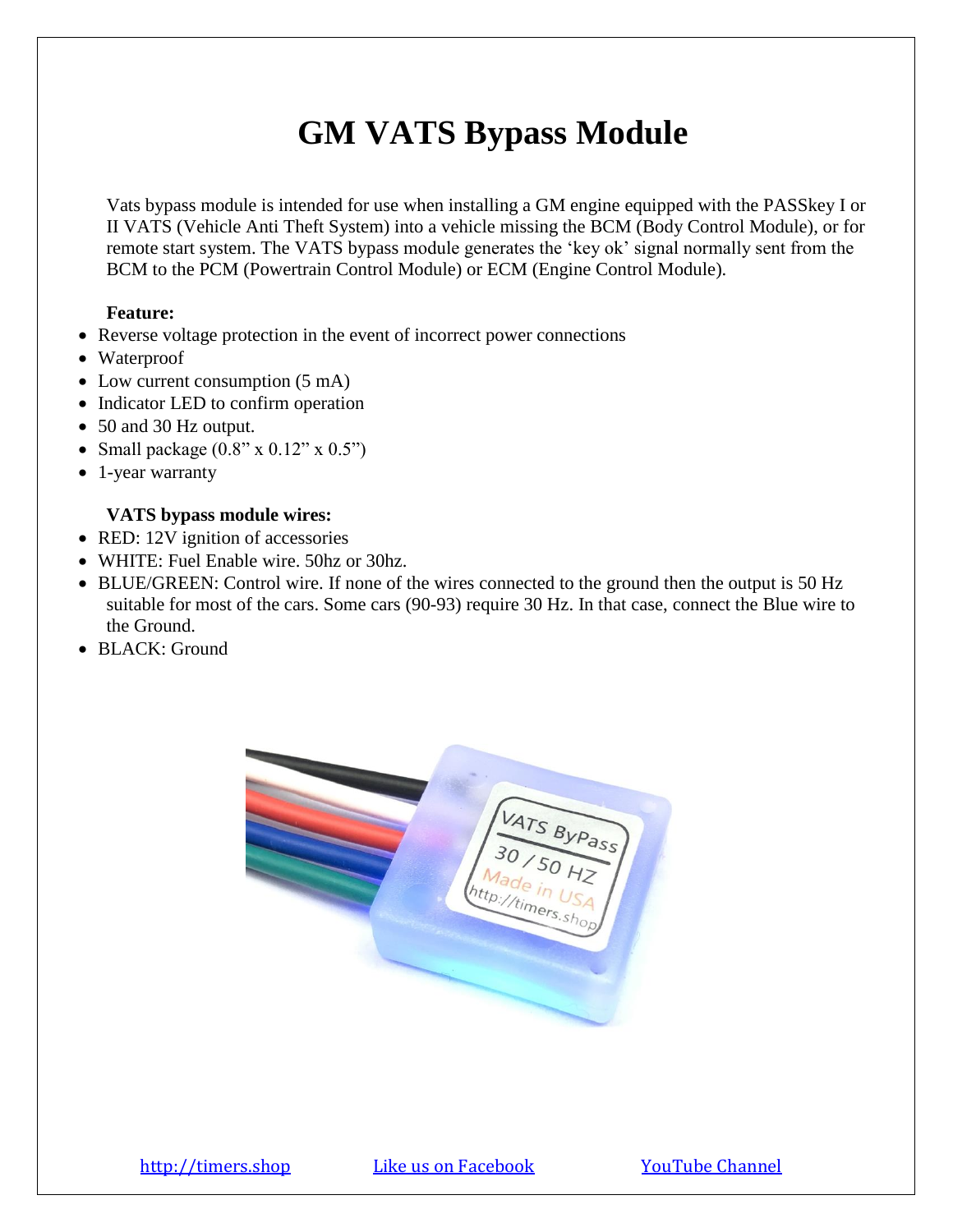## **Connection:**

Connect VATS bypass Black wire to the ground and Red to switching +12v ignition wires. Output wire is White and should be connected to VATS Fuel Enable wire (circuit number 229) usually a dark blue wire at the PCM, position varies depending on the application: LT1, LS1 and TPI. Typically found on Pin 25 or 30 on the red connector or Pin 55 or 70 on the Blue connector, of found on B6 or D6.

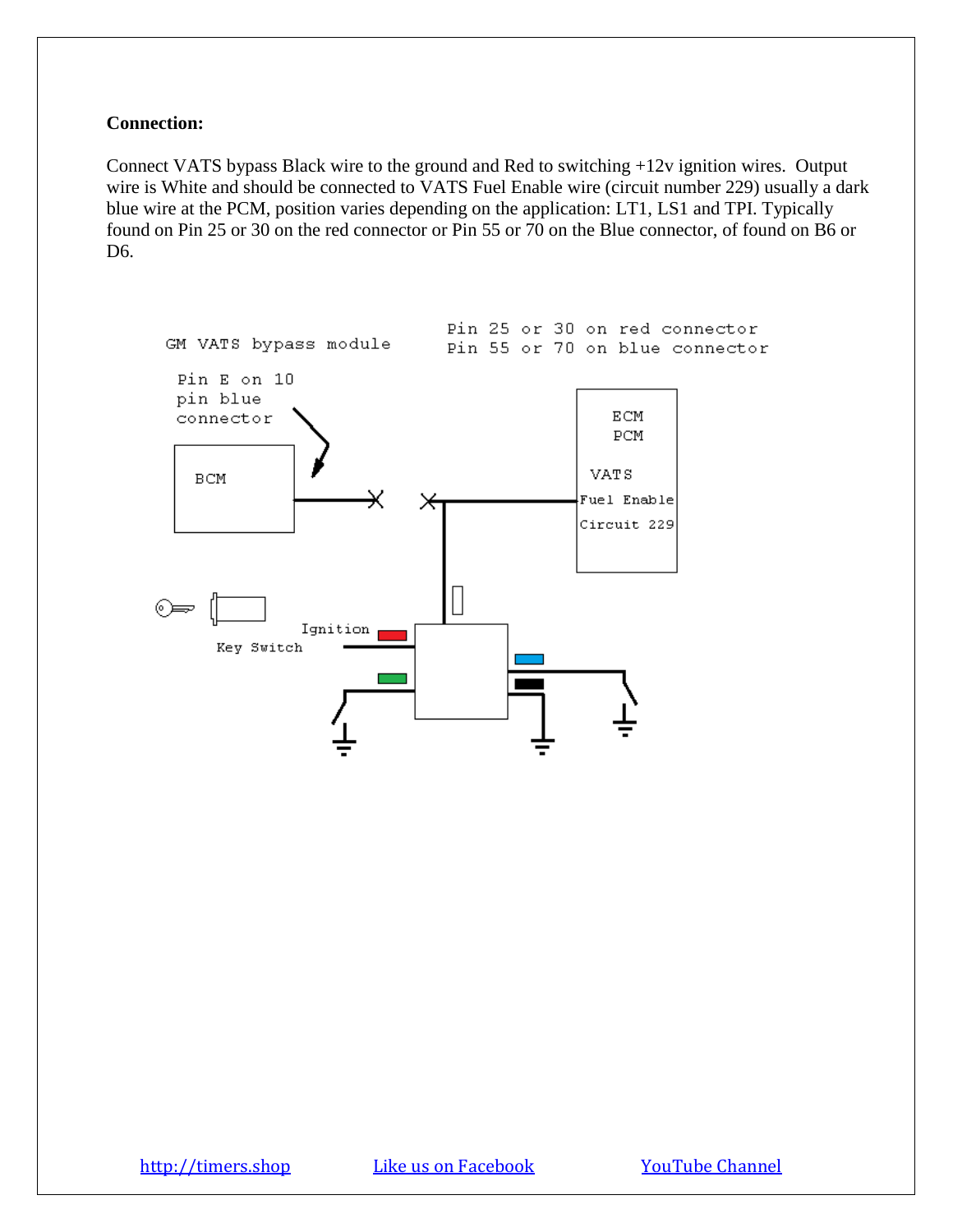Alternatively, connect White wire to the injection harness wire. All late TPI and LT1 engines should have this wire in the harness.

# **Connecting to LT1 harness:**

Locate the Gray computer connector. Connect VATS bypass wires to the pin #19.



#### **Connecting to TPI harness:**

Locate the Yellow computer connector. Connect VATS bypass wires to the pin F10.

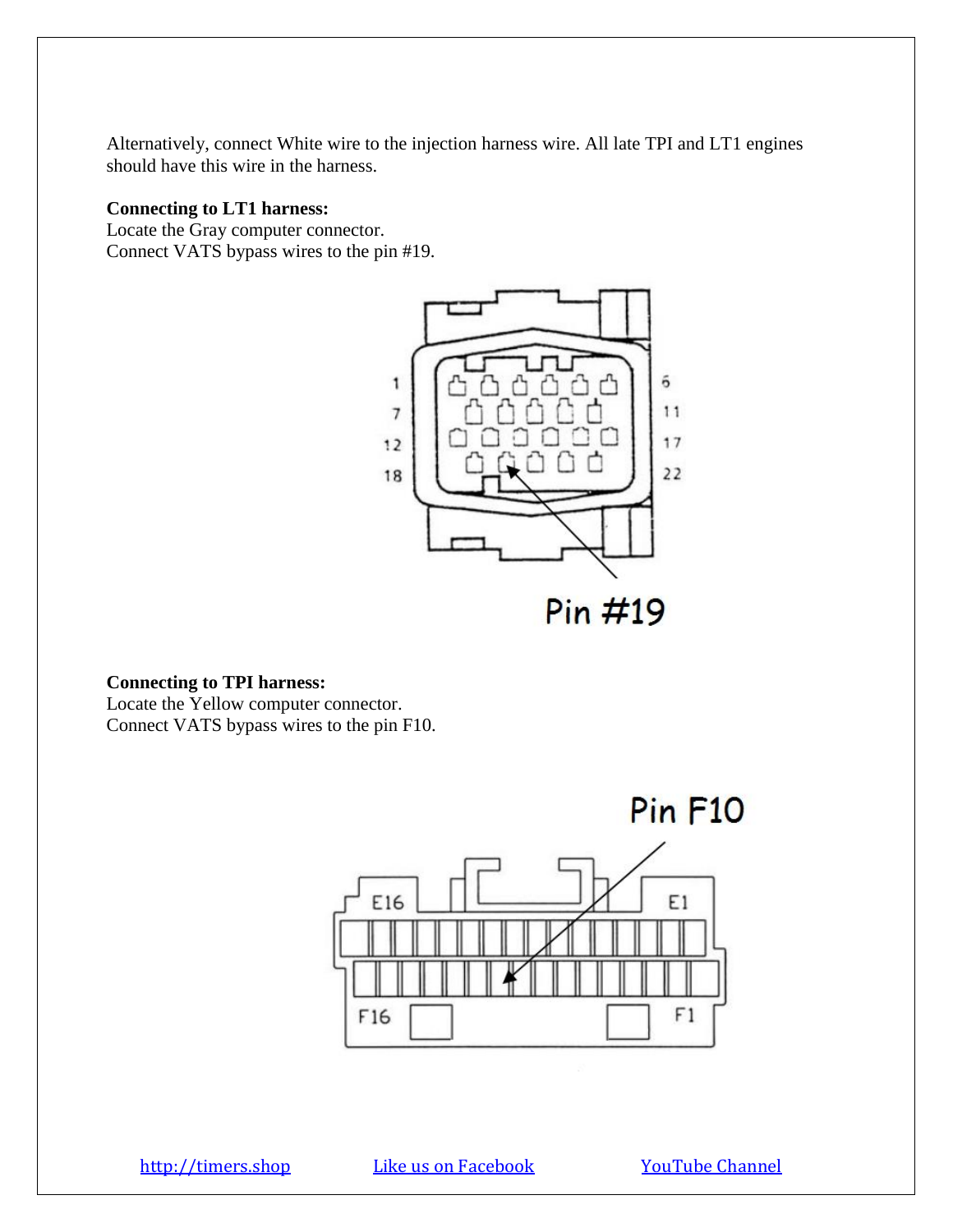## **Output Frequency selection: ( YouTube:<https://youtu.be/UidcBBUxob8> )**

Most cars will need 50 Hz output signal which is bypass default. If Blue and Green wires are not connected, the output is 50 Hz. When power is applied, internal LED will blink once then repeat. To change the output to 30 Hz connect the Blue wire to the ground. The LED will blink twice then repeat.

There are also two additional 50 and 30 Hz with different duty cycle. Only select them if the first two selection did not work.

|                   |                          | <b>Control Wires</b>                                           |                      |
|-------------------|--------------------------|----------------------------------------------------------------|----------------------|
| <b>LED Blinks</b> | <b>White Wire Output</b> | <b>Blue</b>                                                    | Green                |
| 1                 | 50 Hz                    | <b>Not Connected</b>                                           | <b>Not Connected</b> |
|                   | 30 Hz                    | <b>Connected to Ground</b>                                     | <b>Not Connected</b> |
| $\overline{3}$    | 50 Hz alternative duty   | <b>Not Connected</b>                                           | Connected to Ground  |
| 4                 |                          | 30 Hz alternative duty Connected to Ground Connected to Ground |                      |

**FAQ**

**1.Will Vats work on my car?** Yes if the original car key has resistor chip in it.